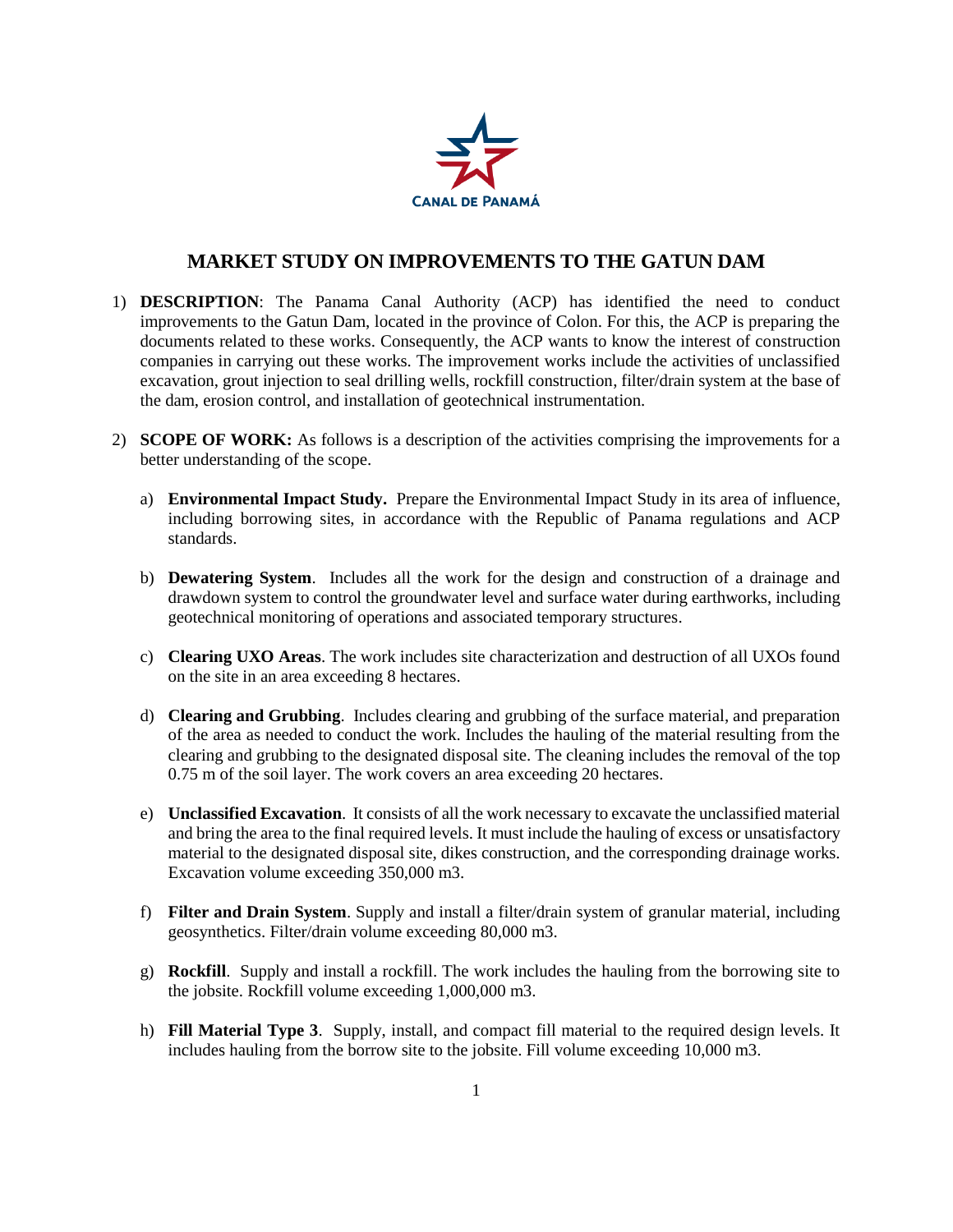

- i) **Erosion Control**. Includes the supply and installation of a temporary erosion control blanket in designated areas with hydroseeding. The work includes carrying out hydroseeding maintenance for the duration of the Contract. Area to be covered exceeding 75,000 m2.
- j) **Silt fences**. Supply and installation of silt fences (type 1 and 2). Lineal meters of silt fence exceeding 3,000 m.
- k) **Geosynthetics**. Supply and install geosynthetics (biaxial geogrid, uniaxial geogrid, woven and unwoven geotextile, and geosynthetic cementitious composite mat). Square meters of geosynthetics exceeding 1,000,000 m2.
- l) **Drilling of grout holes**. Prepare and drill grouting holes for grout injections. Drilling work exceeding 100 linear meters.
- m) **Grouting types 1, 2 y 3**. Grouting works of cementitious, foam-forming chemical grout, gelforming chemical grout, and cementitious-bentonite slurries. Injection volume exceeding 2,000 kg.
- n) **Grouted riprap**. Supply and install grouted riprap, including the rock in the specified areas of the designated disposal site. Square meters of rip rap exceeding 100 m2.
- o) **Geotechnical Instrumentation**. Supply and install an automated geotechnical instrumentation system (piezometers and inclinometers) and settlement plates. Instrumentation comprised more than 100 settlement plates and 30 multilevel piezometers and inclinometers.
- 3) **MARKET STUDY PARTICIPATION**: Any company interested in participating in this market study must submit from the date of publication of this market study and before the closing date, see paragraph 5 *(General Terms)*, a formal written notification to ACP indicating their interest, along with the documents requested in paragraph 4 (*Experience Record*).
- 4) **EXPERIENCE RECORD**: To participate in this market study, the company must submit evidence that demonstrates its experience and performance, together with the formal notification required in paragraph 3 *(Participation in the market study):*
	- a) The company will present its experience in rockfill construction projects with a filter/drain system, comprising a minimum total fill volume of 500,000 m3. The company must indicate whether its participation in the project was as Main Contractor or as part of a Joint Venture, Association, or Consortium.
	- b) The experience will be presented in a list or table, including at least the following: